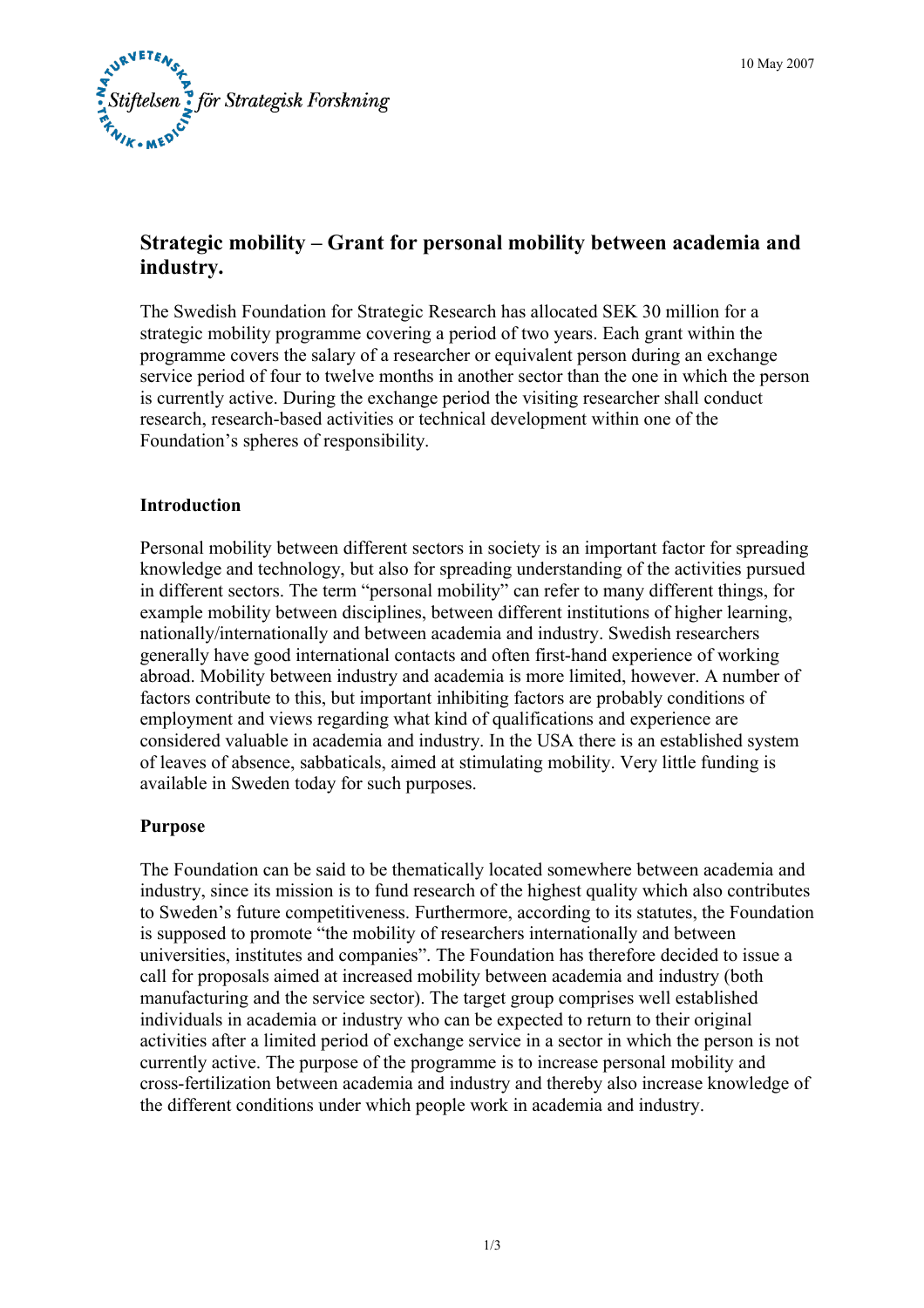#### **How the programme works**

The programme is aimed at individuals who wish to both acquire and contribute relevant knowledge in another sector and subsequently return to the sector in which they are employed. Both university scientists who do a stint as visiting researchers in industry and industrial researchers (or the equivalent) who do a stint as visiting researchers at a university are eligible for this type of exchange service.

 During the exchange service period the visiting researcher shall conduct research, research-based activities or technical development within one of the Foundation's spheres of responsibility. Applicants shall be well established in their current work and should be individuals with tenured posts or such appointments that they are expected to be able to return to their original activities (i.e. not short-term employed researchers, persons with substitute positions in industry, etc.). The period as visiting researcher may be spent abroad and it is even possible to bring in a foreign visiting research from another sector if a clear explanation is given of how this contributes to the development of Swedish competitiveness.

The duration of the project should be equivalent to four to twelve months, full-time. The exchange service may be divided into different periods, and the grant holder may also work part-time during his/her stay.

The application shall include a project description defining what will be carried out during the exchange service, which key persons the grant holder will cooperate with and what other funding, if any, is available. At the time of application there shall also be a declaration of intent from both the academic party (department head or equivalent) and the industry party (research director or equivalent). Both of these parties shall confirm the need for the exchange and fulfil the practical requirements for the execution of the project. The application shall also state the conditions of employment for the visiting researcher during the exchange, i.e. whether he/she is on a sabbatical from his/her current post and employed for a fixed term by the exchange party, or whether another solution is envisioned. This has a bearing on which party is to administrate the grant. The parties and the visiting research are together responsible for framing agreements on how IPR matters and the like are to be handled among them.

The visiting researcher can apply for funding for all of his/her salary during the stay and a small amount for other expenses such as travel etc., but the maximum possible single grant amounts to SEK 2 million including overheads. Funds may not be used for purchasing equipment and the like. In the case of university scientists who will do exchange service in industry, part of the grant (but no more than SEK 0.5 million including overheads) can be used for repatriation upon their return to academia.